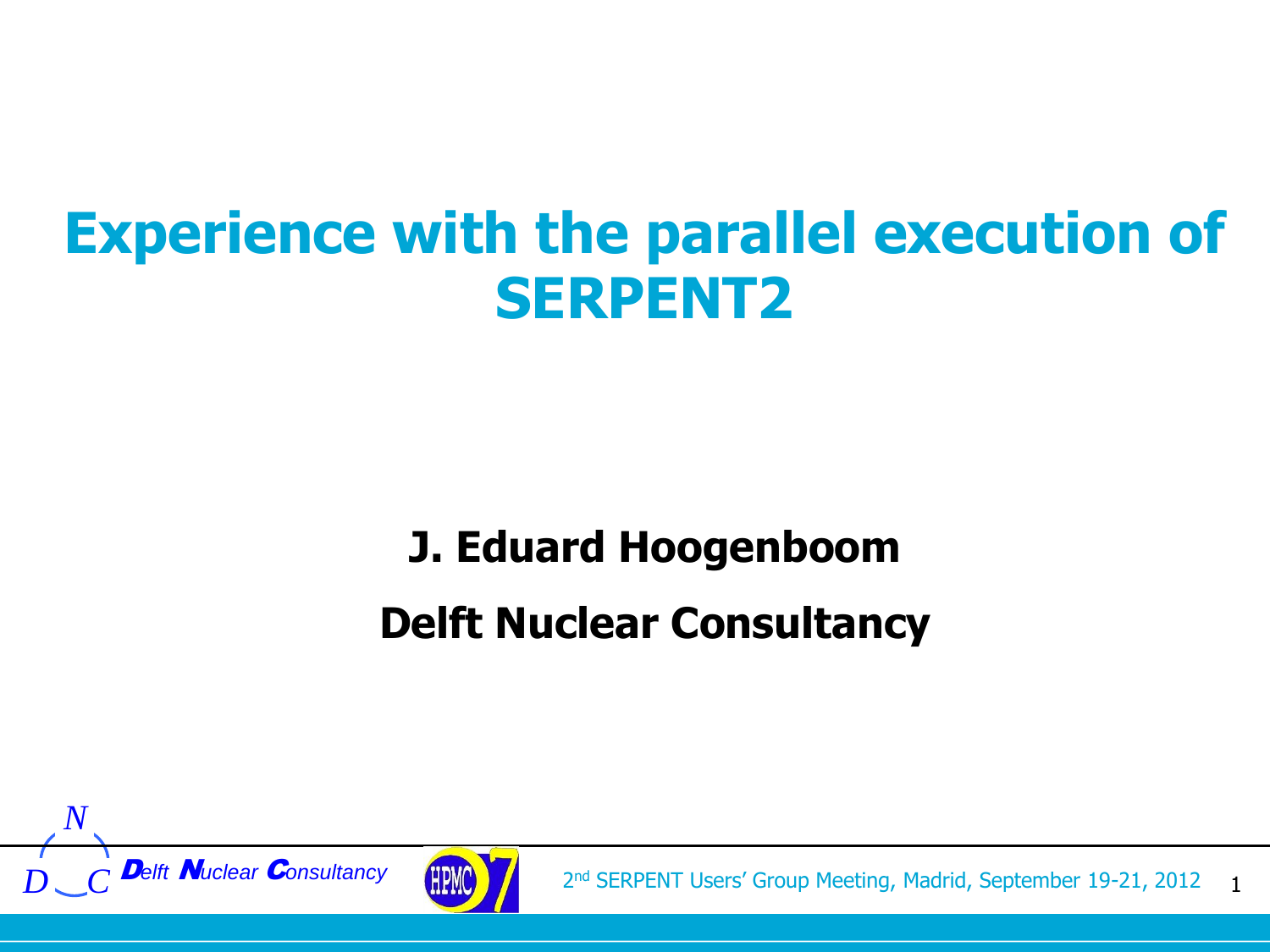## **Parallelisation**

- In general two options:
- MPI (Message Passing Interface)
- OpenMP

*D C*

- $\checkmark$  both applicable to  $C/C++$  and Fortran
- PVM (Parallel Virtual Machine) is outdated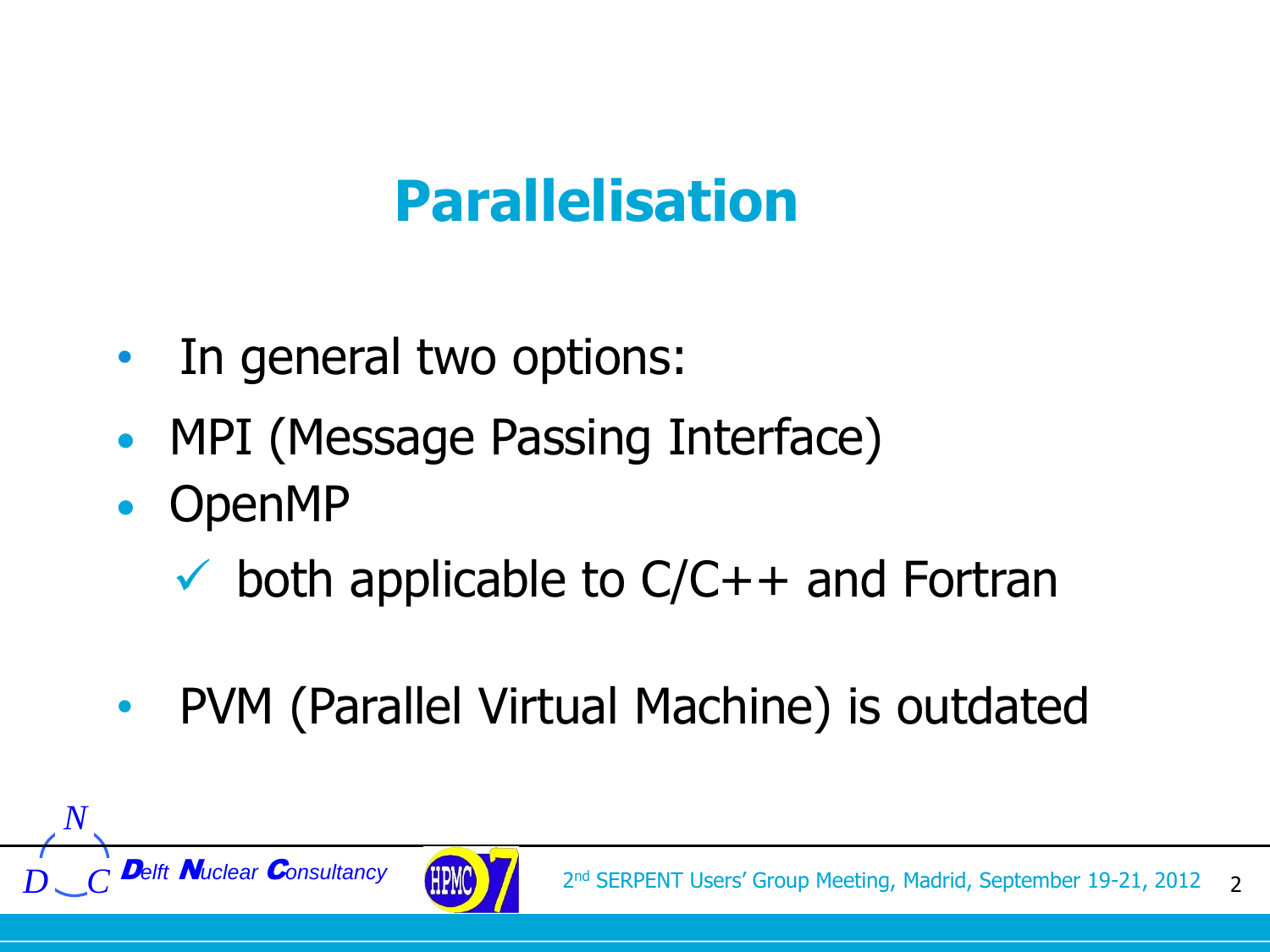## **MPI**

- $\checkmark$  provides a set of routines for communication between processors/cores
- $\checkmark$  identical programs start on all selected computer cores
	- mpiexec –n 8 executable [arguments]
- $\checkmark$  memory limitations for large problems
- $\checkmark$  MPI package available from ANL as MPICH2
- $\checkmark$  alternative: Open MPI
	- $\triangleright$  provides a more modern implementation

*D C*

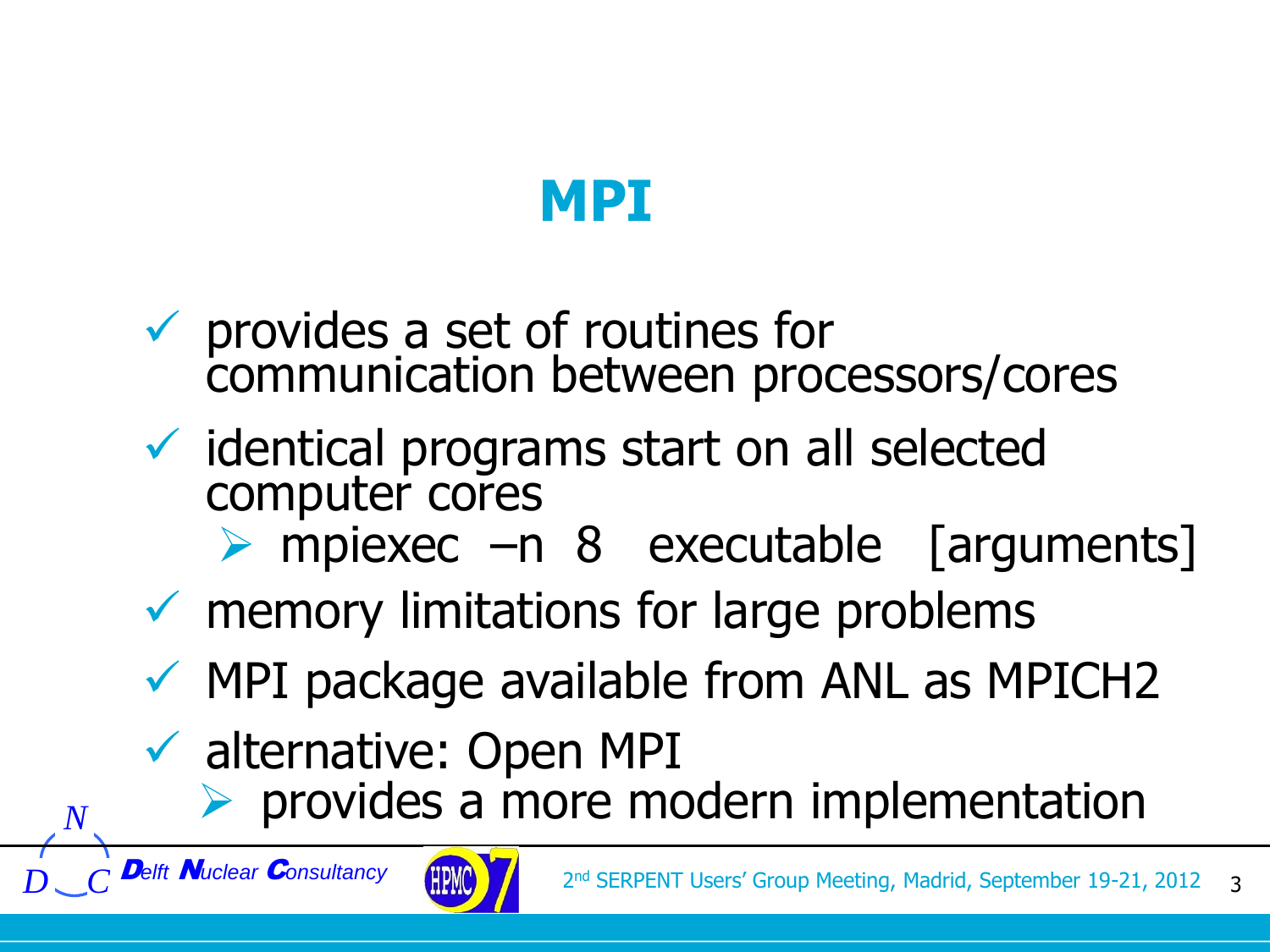# **OpenMP (threading)**

- $\checkmark$  easier to implement
- $\checkmark$  executes part of program on multiple threads
- $\checkmark$  uses shared memory
- $\checkmark$  can be used on one computer node only
- $\checkmark$  activated by compiler option -openmp
- $\checkmark$  uses compiler directives like: #pragma omp ...
- $\checkmark$  can be used in combination with MPI

*D C*

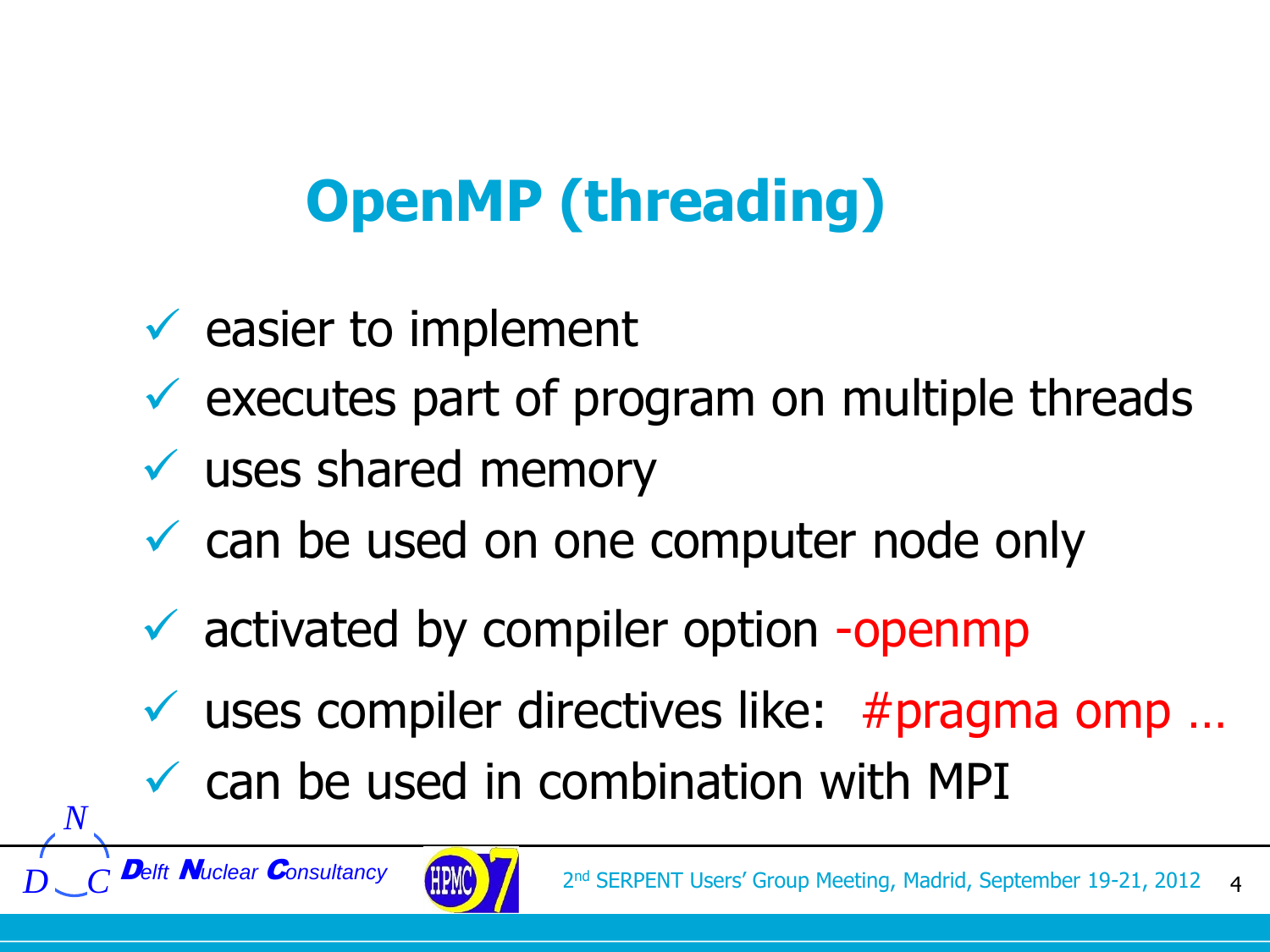## **SERPENT**

- SERPENT1 used MPI only
- SERPENT2 allows both MPI and openmp
- mpiexec –n 4 sss2 –omp 8 input file  $\triangleright$  uses in this case: 4 x 8 processor cores
- however, efficiency depends on your computer system

*D C*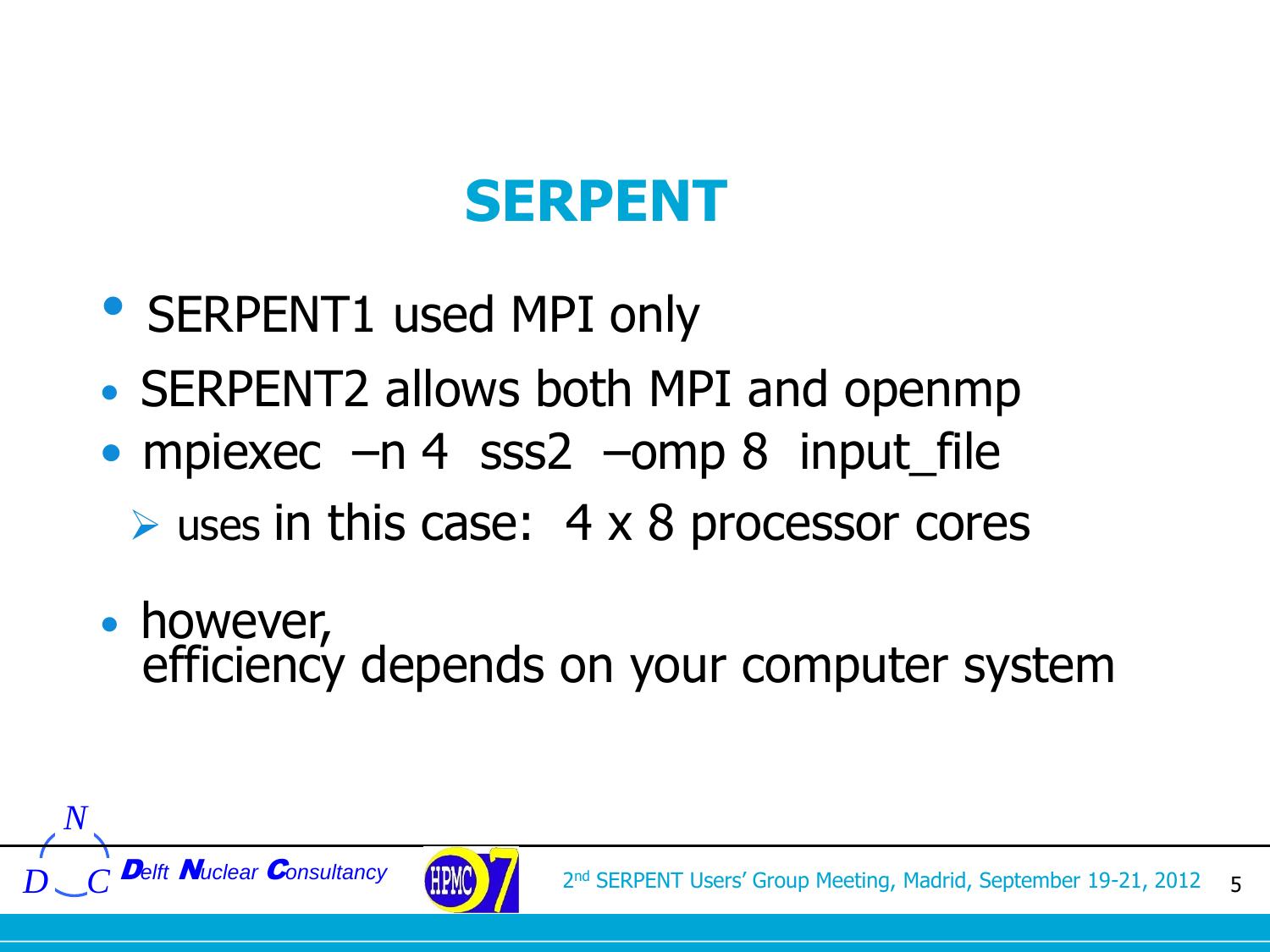# **Compiling SERPENT**

- SERPENT will be compiled and built with make command
- make has an option for parallel compilation:
- make  $-i$   $\langle n \rangle$

*D C*

- $\triangleright$  with n number of processor/cores to be used
- Advice from MCNP:
	- You may take n twice the number of
		- available cores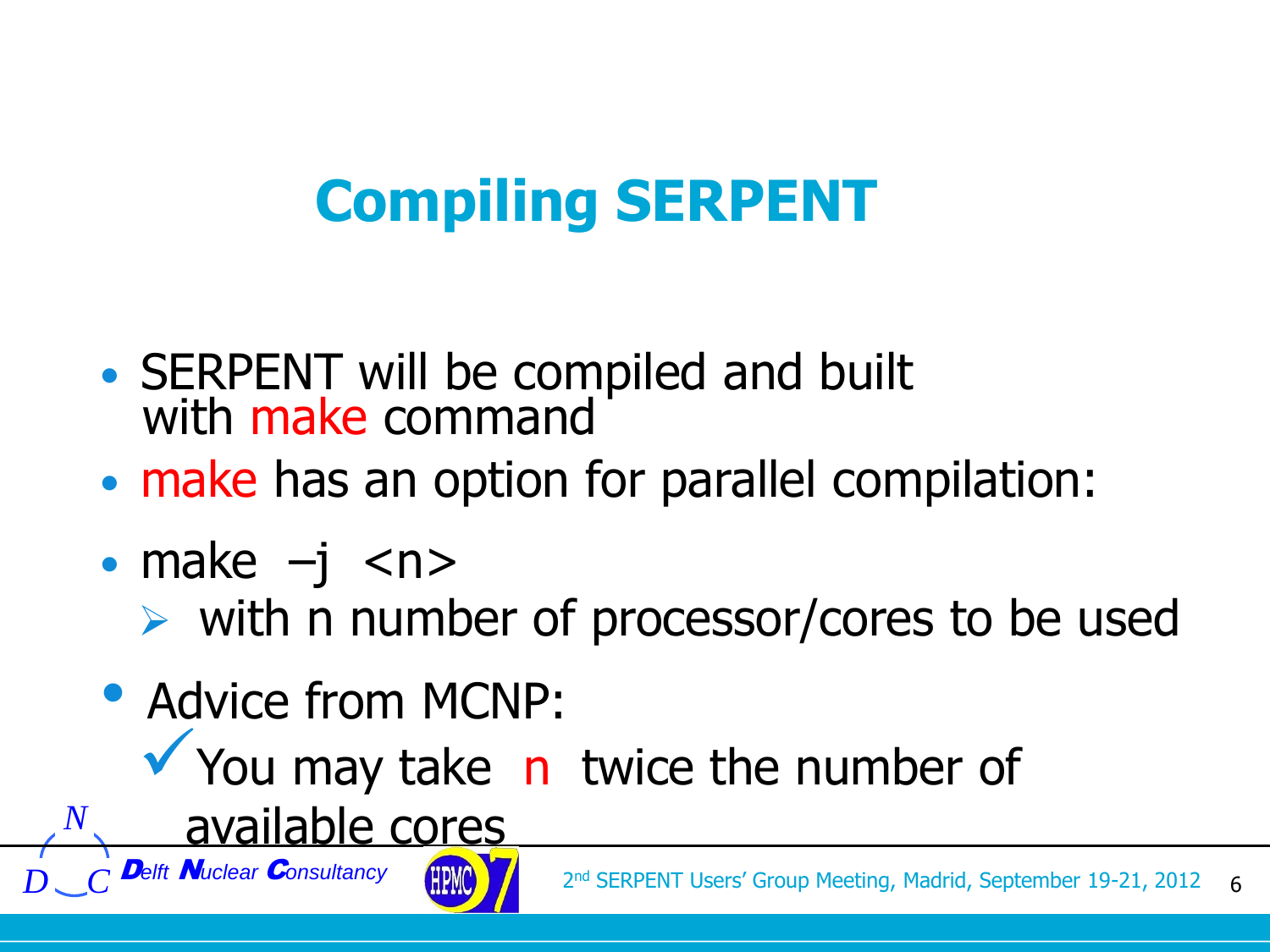#### **Computer nodes, processors and cores**

Quad core processor



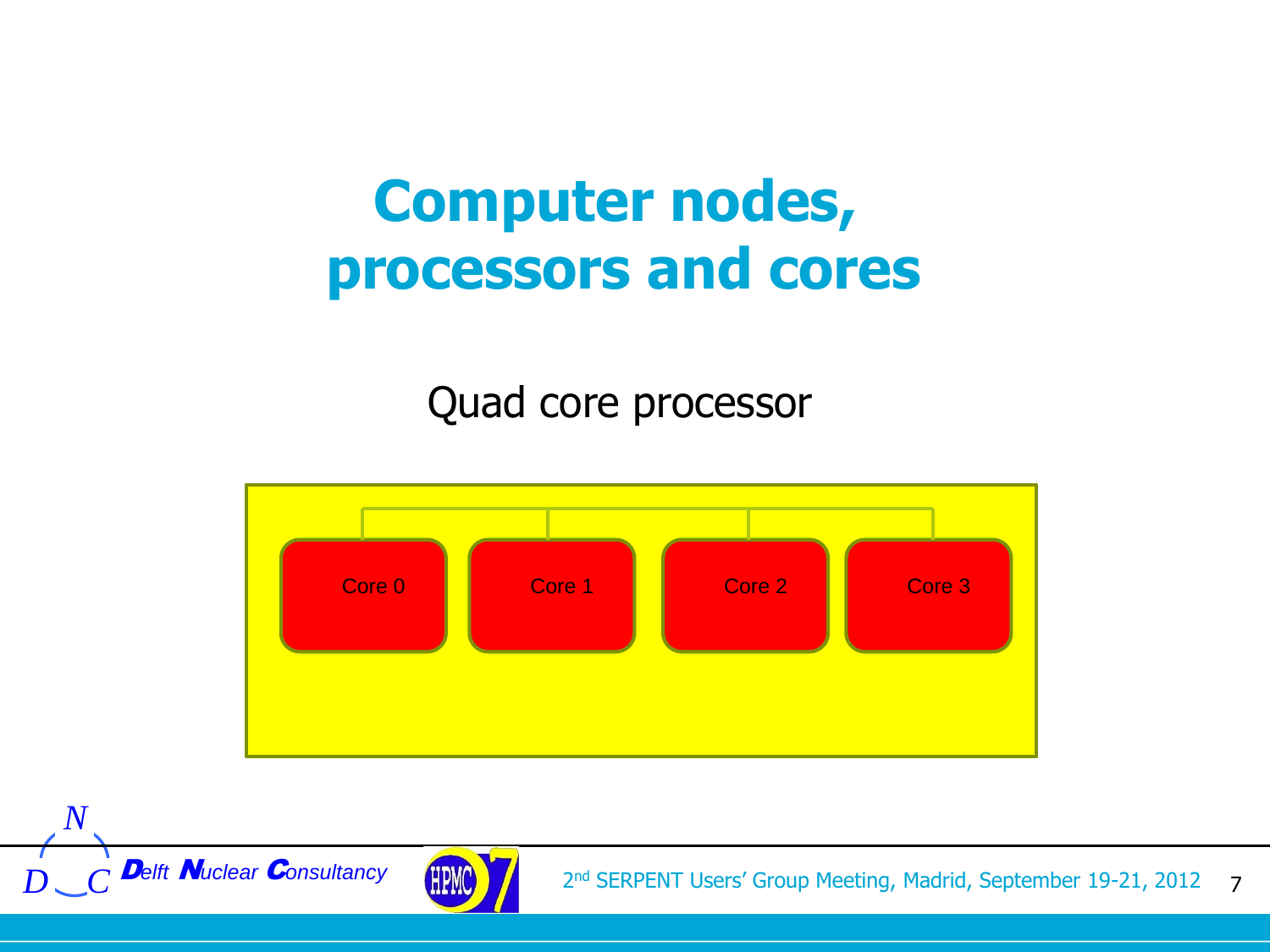#### **Computer nodes, processors and cores**

#### Computer with 8 cores



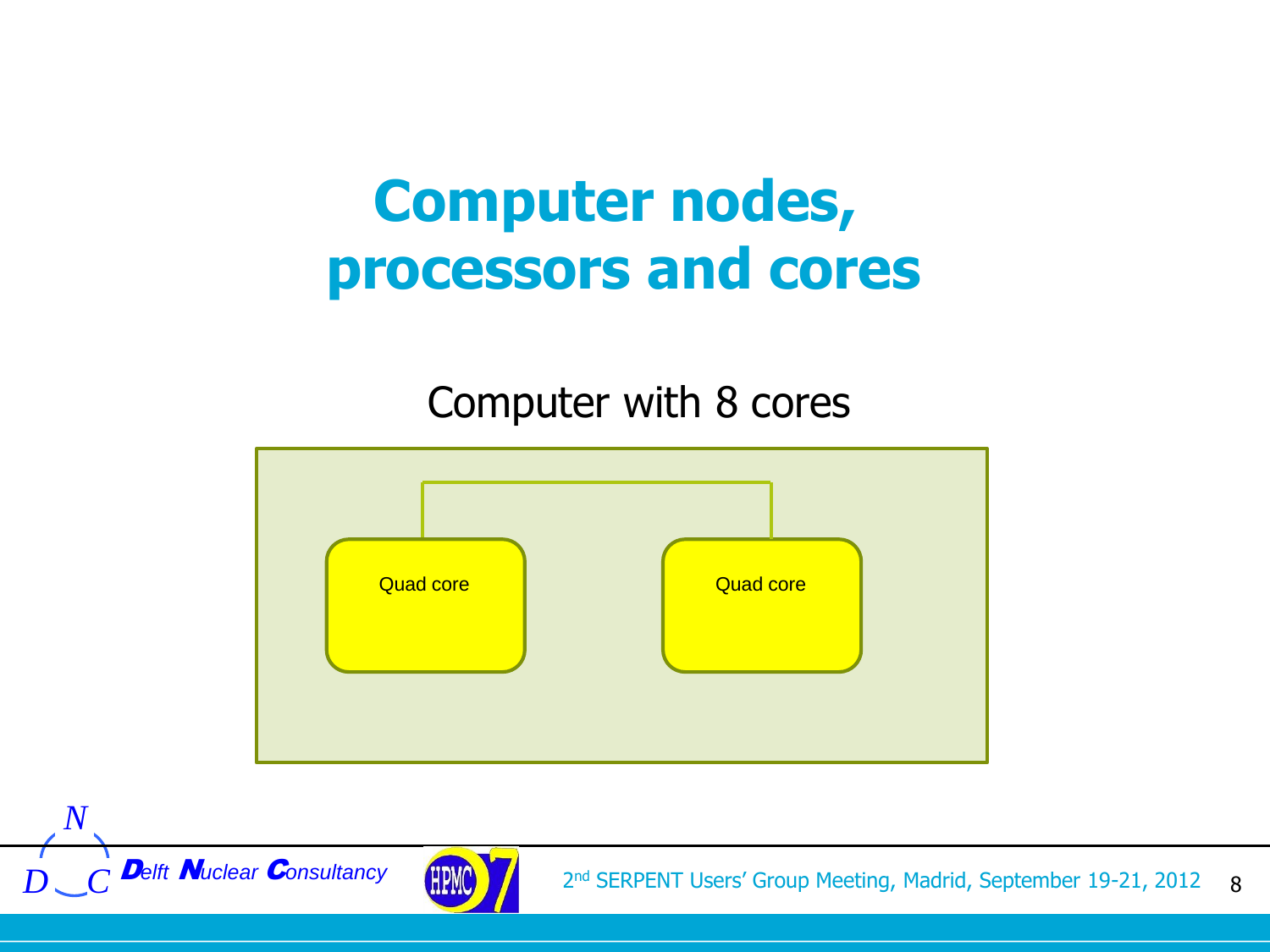#### **Computer nodes, processors and cores**

#### Computer cluster with 4 nodes x 8 cores

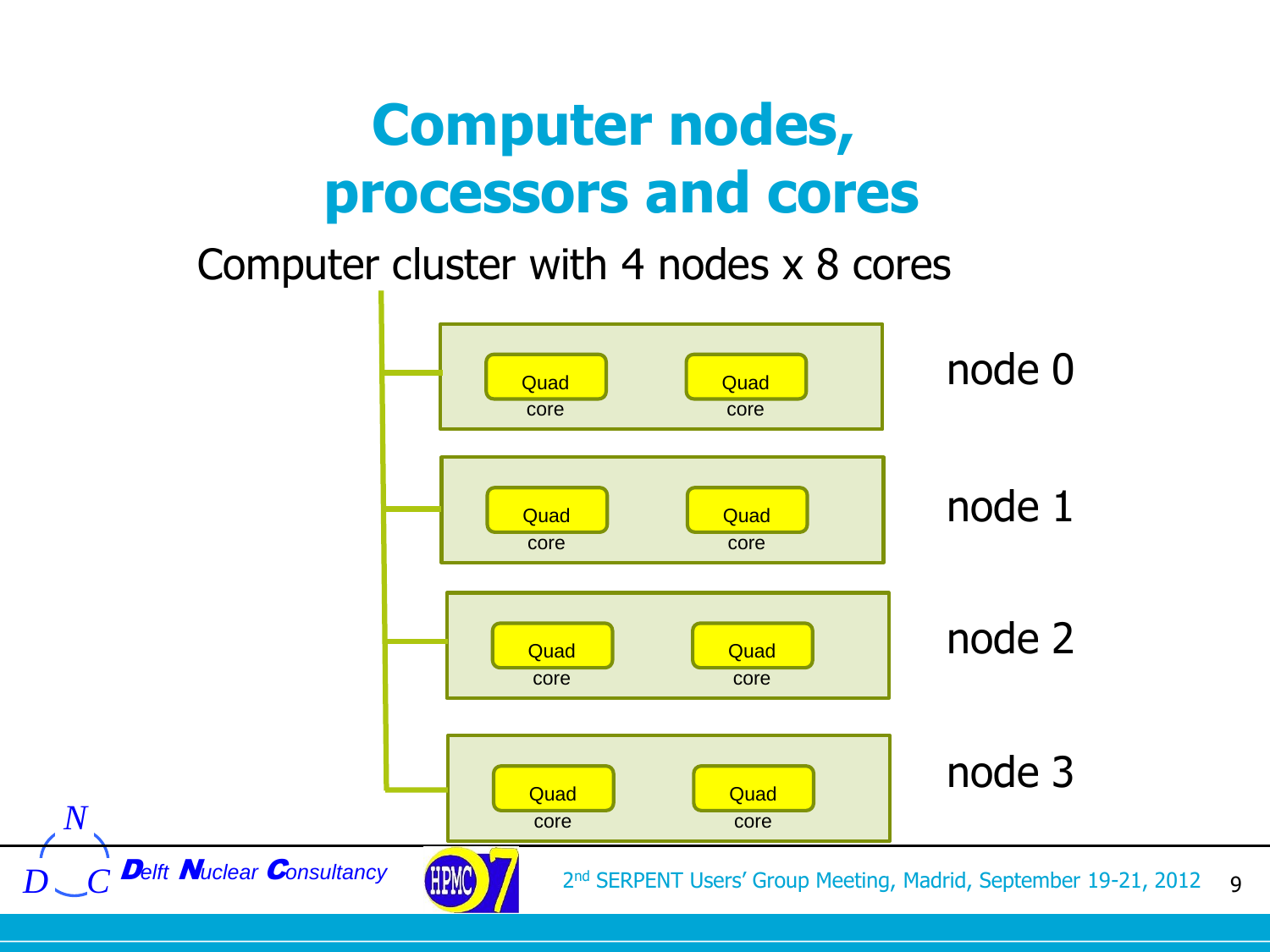# **Test problem**

- $\triangleright$  SERPENT2 calculations for a BWR pin cell
- with 10,000 histories/batch and 500 batches
- varying number of MPI cores and threads **n**<br>**a** BWR pin<br>and 500 bas<br>and threa<br>Francores<br>TME only
- $\blacktriangleright$  determine speedup  $SU = \frac{T_{1core}}{T_{1core}}$  $SU = \frac{1}{\pi}$  $T_{n \text{ cores}}$
- ▶ using TRANSPORT\_CYCLE\_TIME only

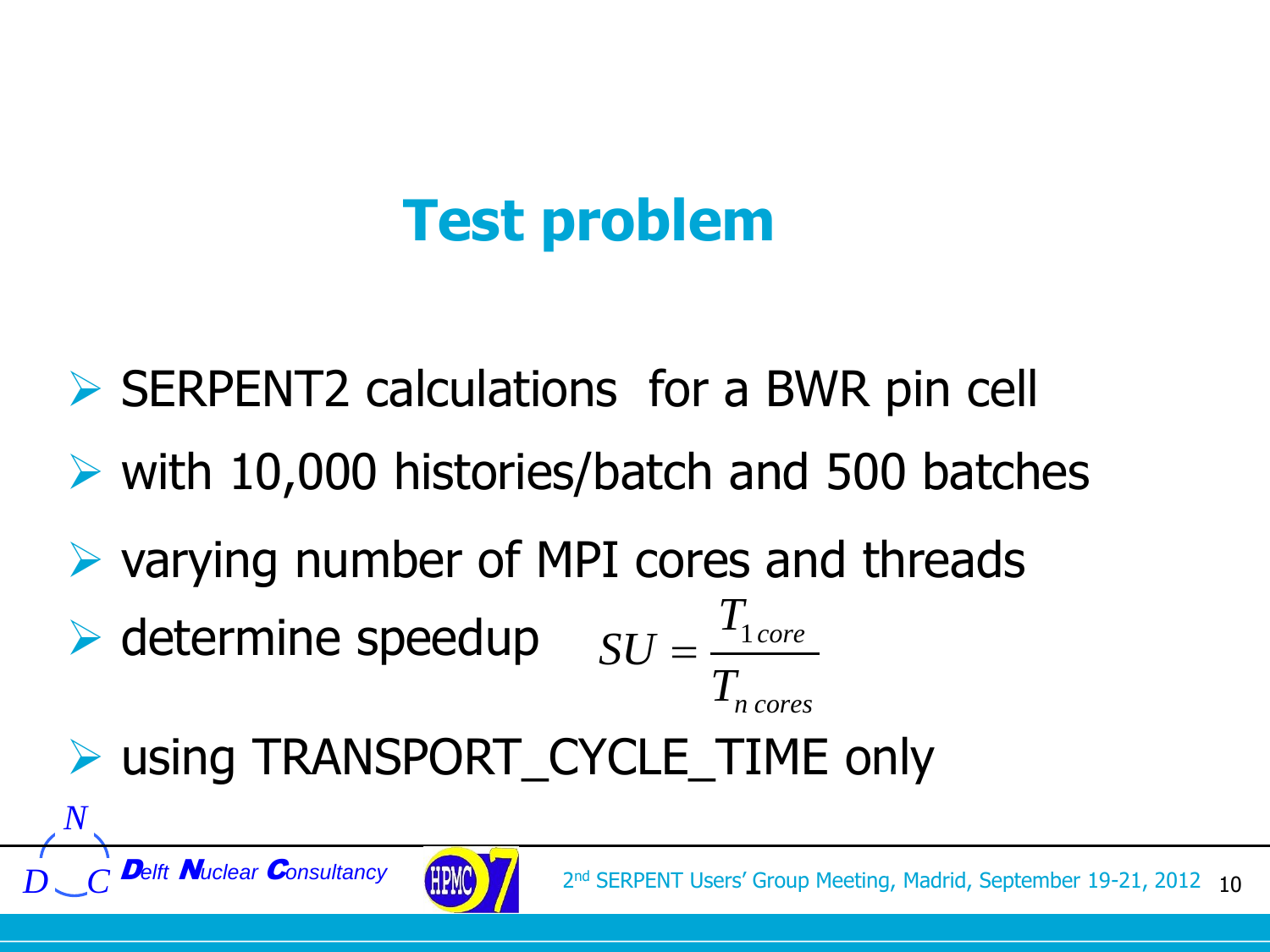## **Results with OpenMP**

**Speedup factor**



*D*<sub>**c**</sub> *C* Delft **N**uclear Consultancy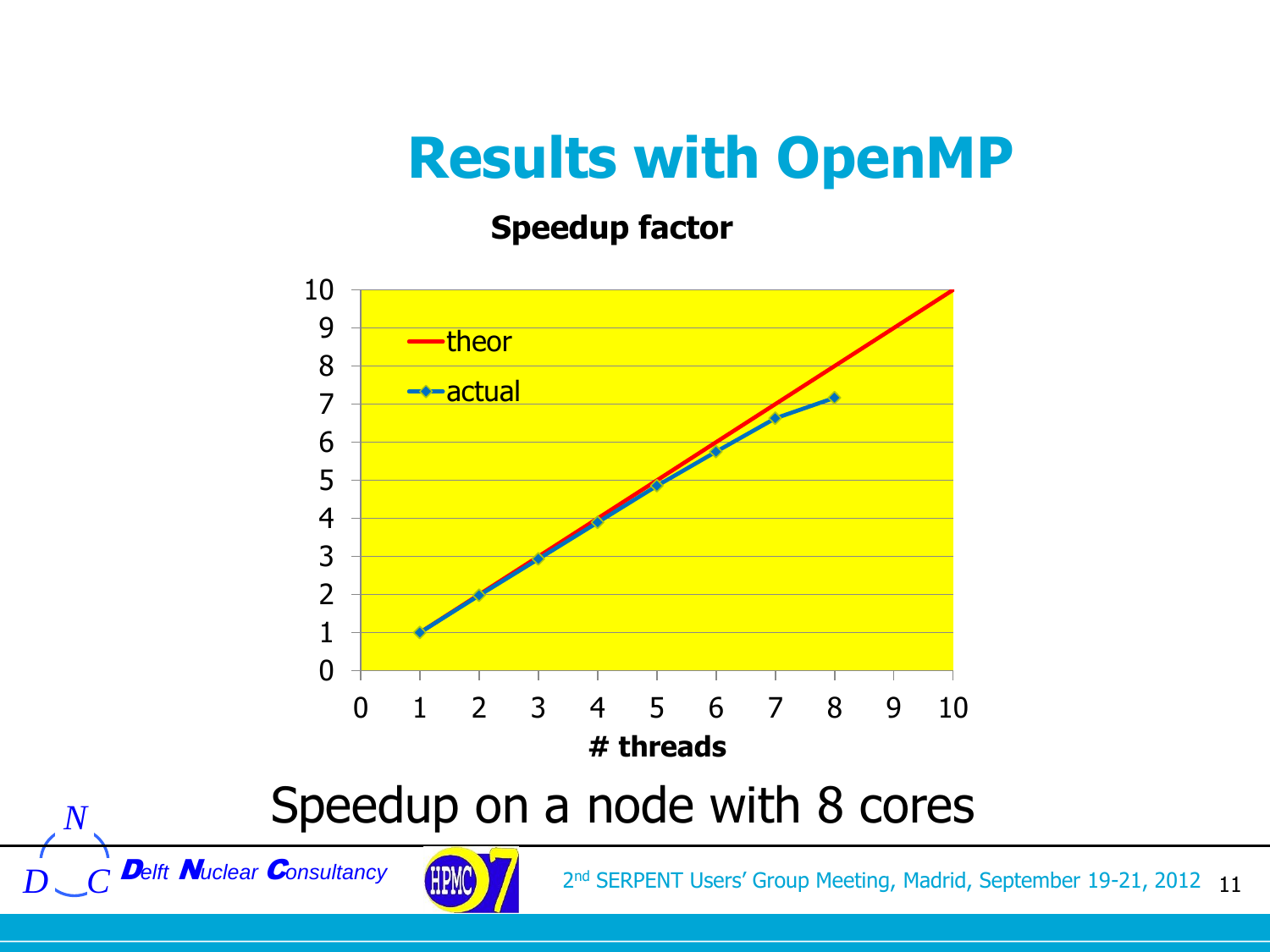## **Using more threads than cores**

**Speedup factor**



*D*<sub>*c*</sub> *D*elft **N**uclear *Consultancy*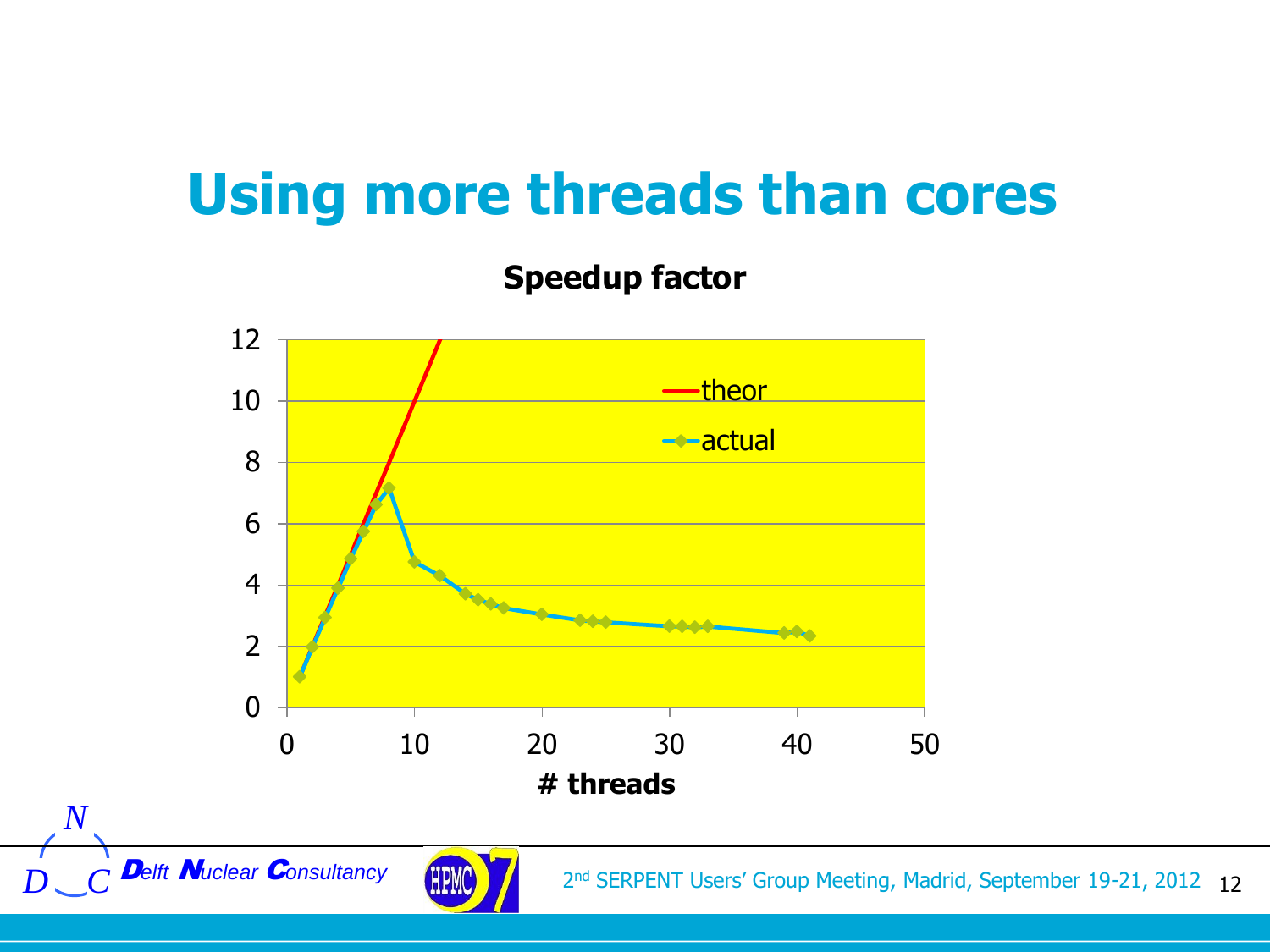## **Speedup on a node with 32 cores**

**Speedup factor**

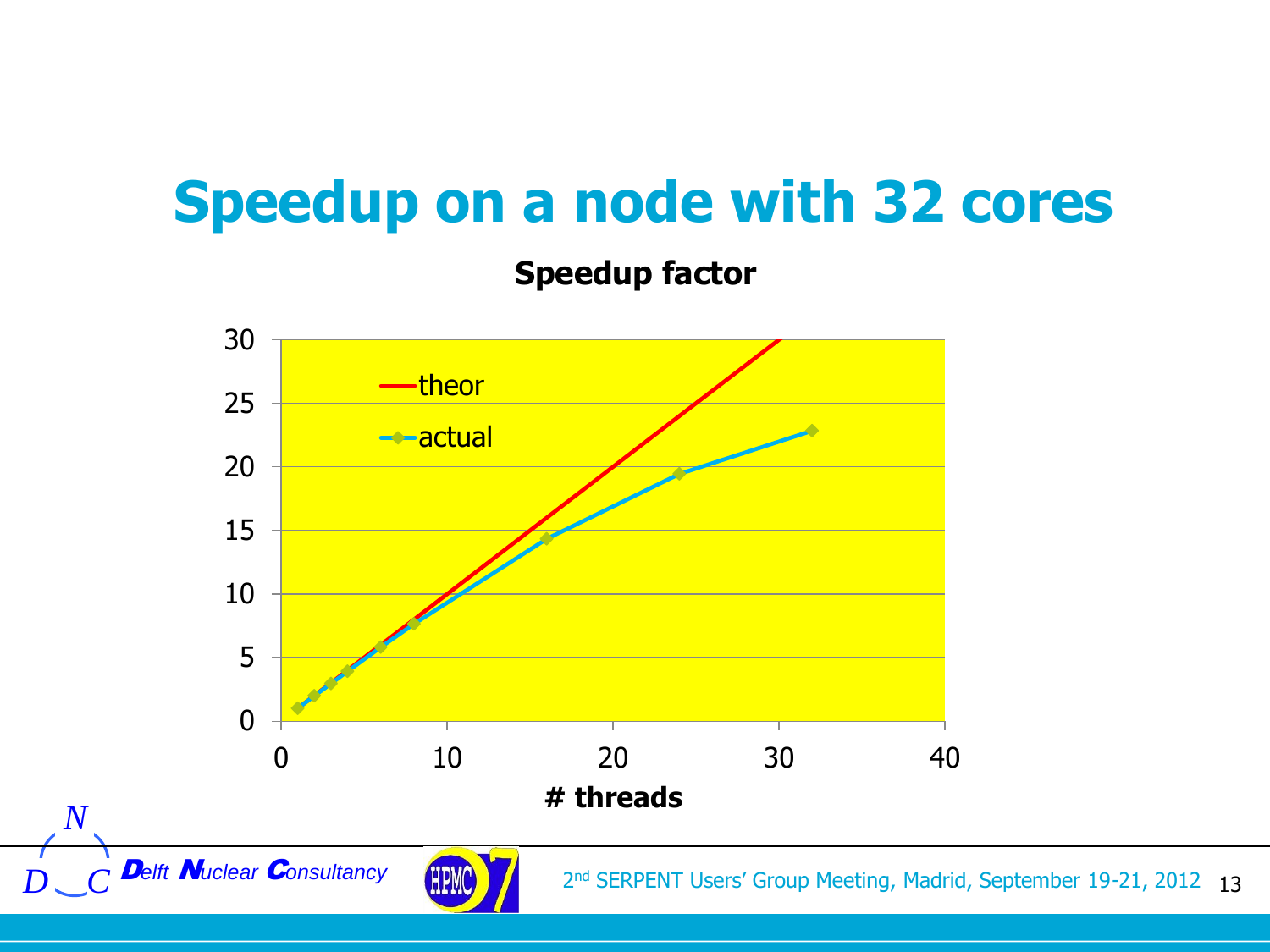## **Speedup on a node with 48 cores**

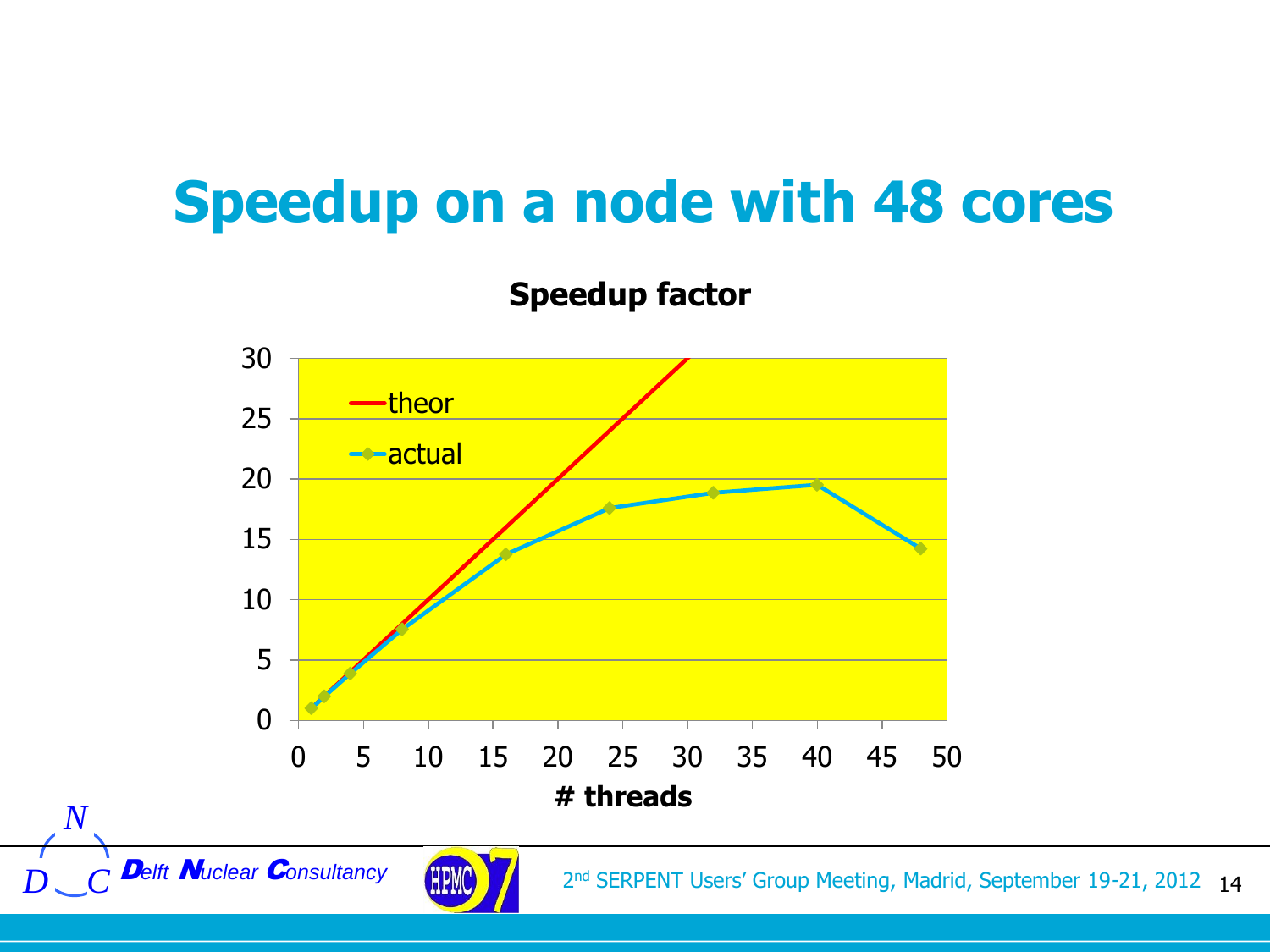## **Combinations of MPI and threads**

**Speedup factor**

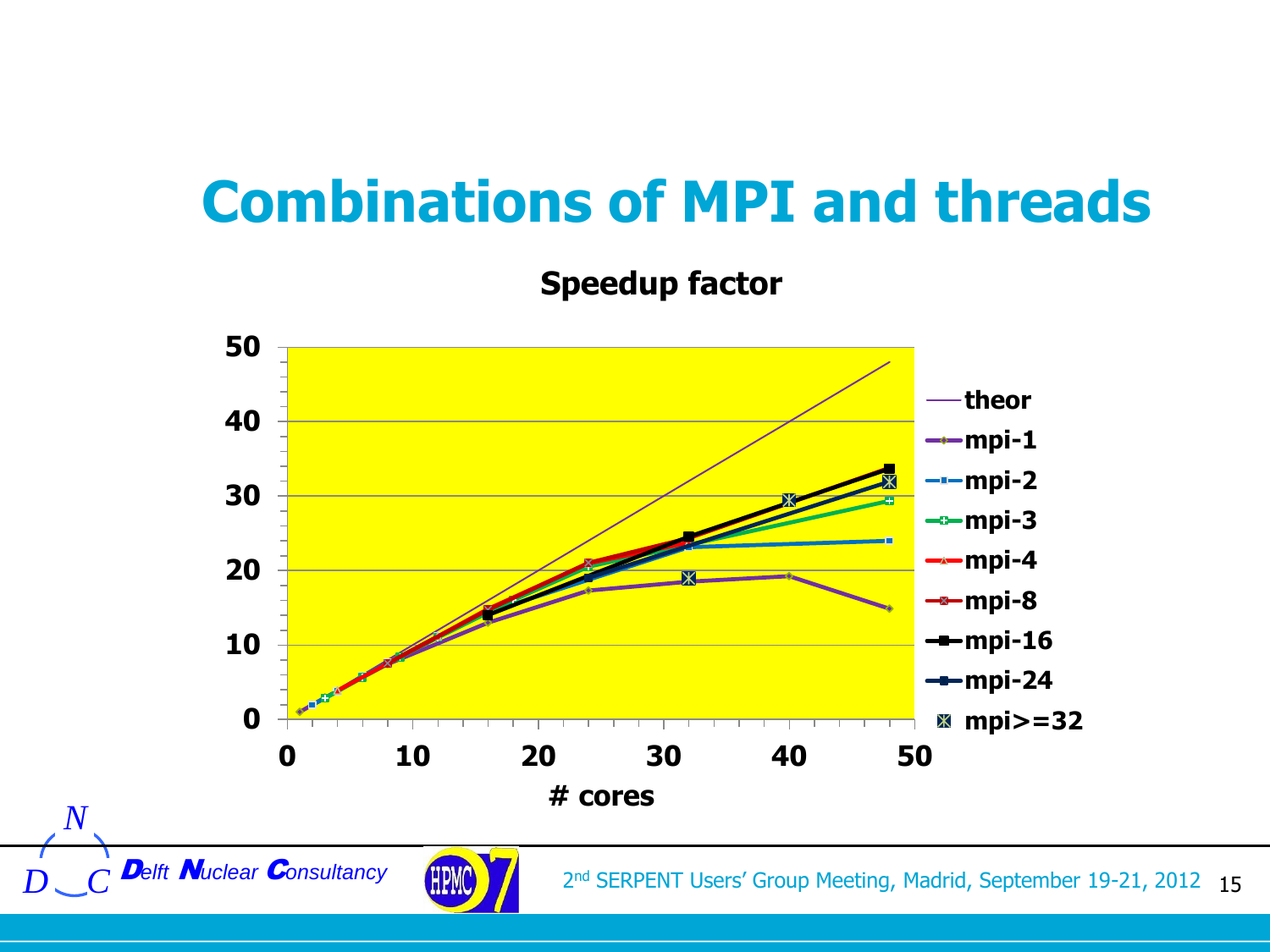# **Combinations of MPI and threads**

- If others have access to the node:
	- $\triangleright$  Claim total number of cores needed via scheduling parameters
	- $\triangleright$  Specify number of MPI cores with mpiexec
	- $\triangleright$  Specify number of threads with -omp

*D C*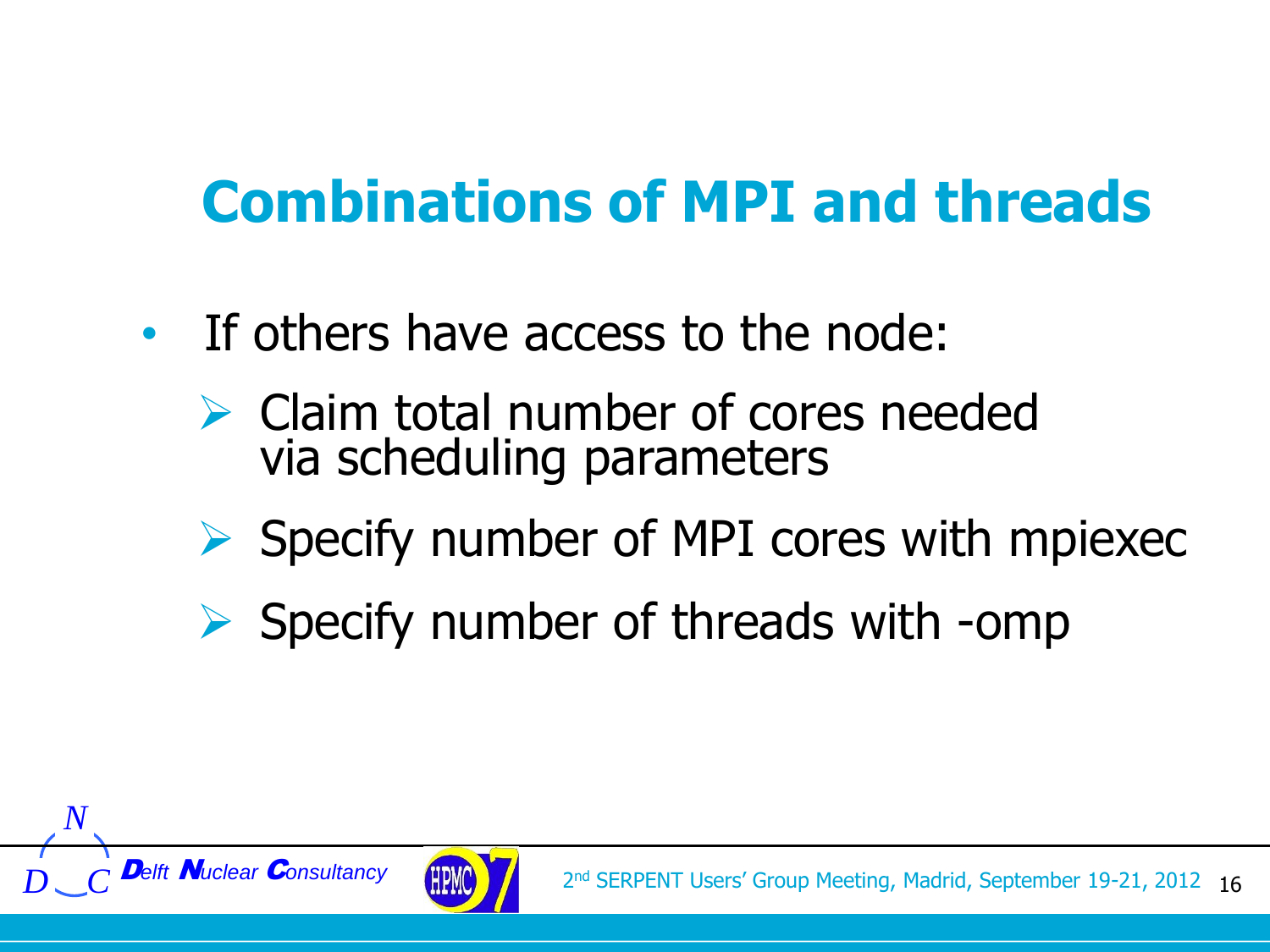# **Using more than one node**

- If you have, e.g., 4 nodes available, each with 8 cores
- specify at maximum 8 threads
- So, you may specify 4 MPI tasks with 8 threads each
- However, scheduler may assign 4 MPI tasks to cores on the same node!
- $\triangleright$  Won't give expected speedup

*D C*

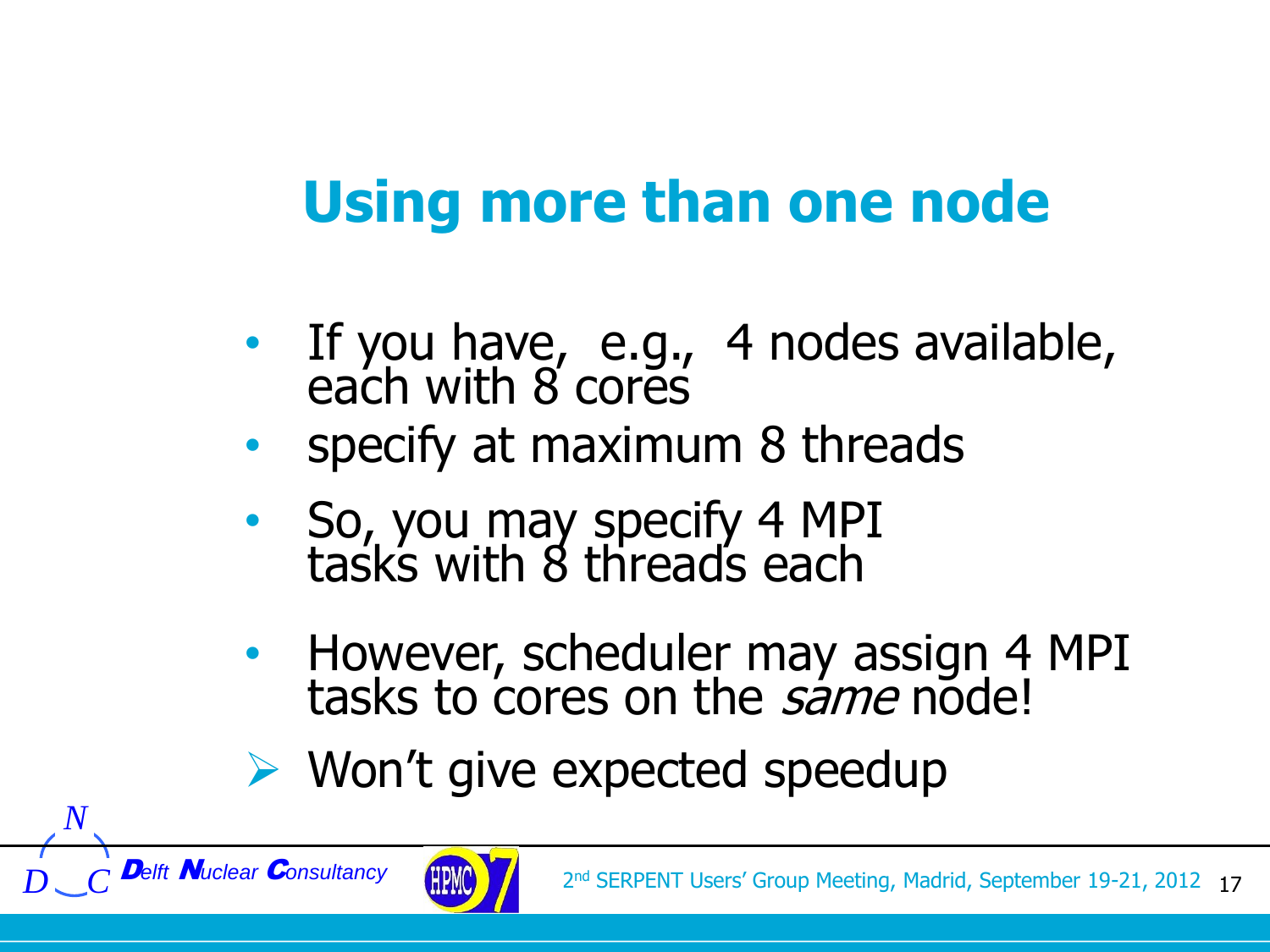#### **More than one node with MPI only**

**Speedup factor**

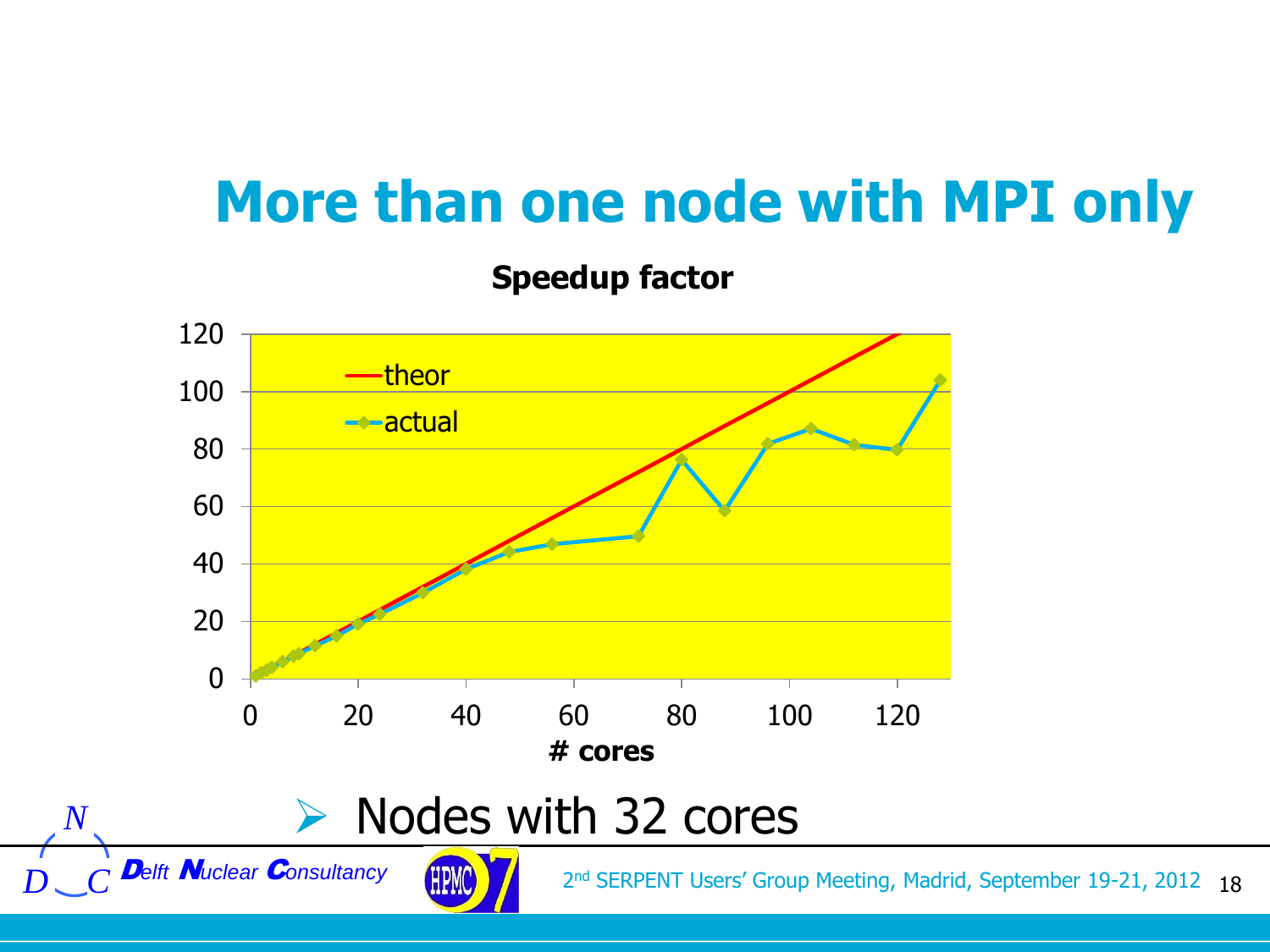# **Using more than one node**

- On (specific) supercomputer:
- you always get all cores on a node
- Hence, tell PBS scheduler to use 4 nodes with 1 core each:
	- $\triangleright$  #PBS -l nodes=4:ppn=1
	- $\triangleright$  in job file: mpiexec –n 4 sss2 –omp 8 ...
	- uses 8 threads on each node
- Whether this works efficient, depends on internode communication  $\rightarrow$  Infiniband

*D C*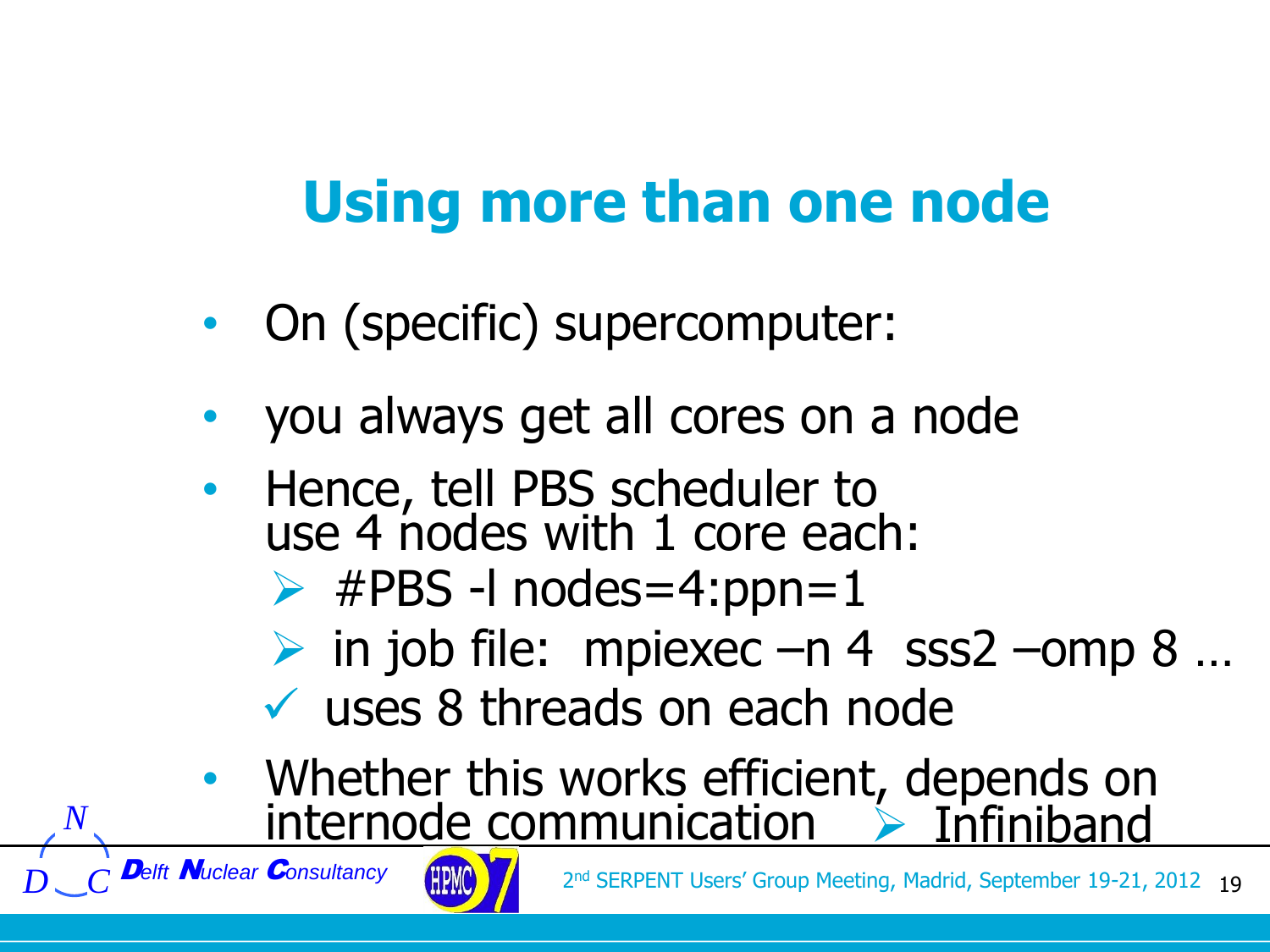### **Conclusions**

- ▶ SERPENT2 provides flexible options for parallel execution
- **► On a single computer node:** 
	- $\checkmark$  openMP can well be used
	- $\checkmark$  don't use more threads than cores available
	- $\checkmark$  use combination of MPI and openMP for larger number of cores
- $\triangleright$  Take care of scheduling parameters
- Parallel execution with very large numbers of cores will not be efficient

*D C*